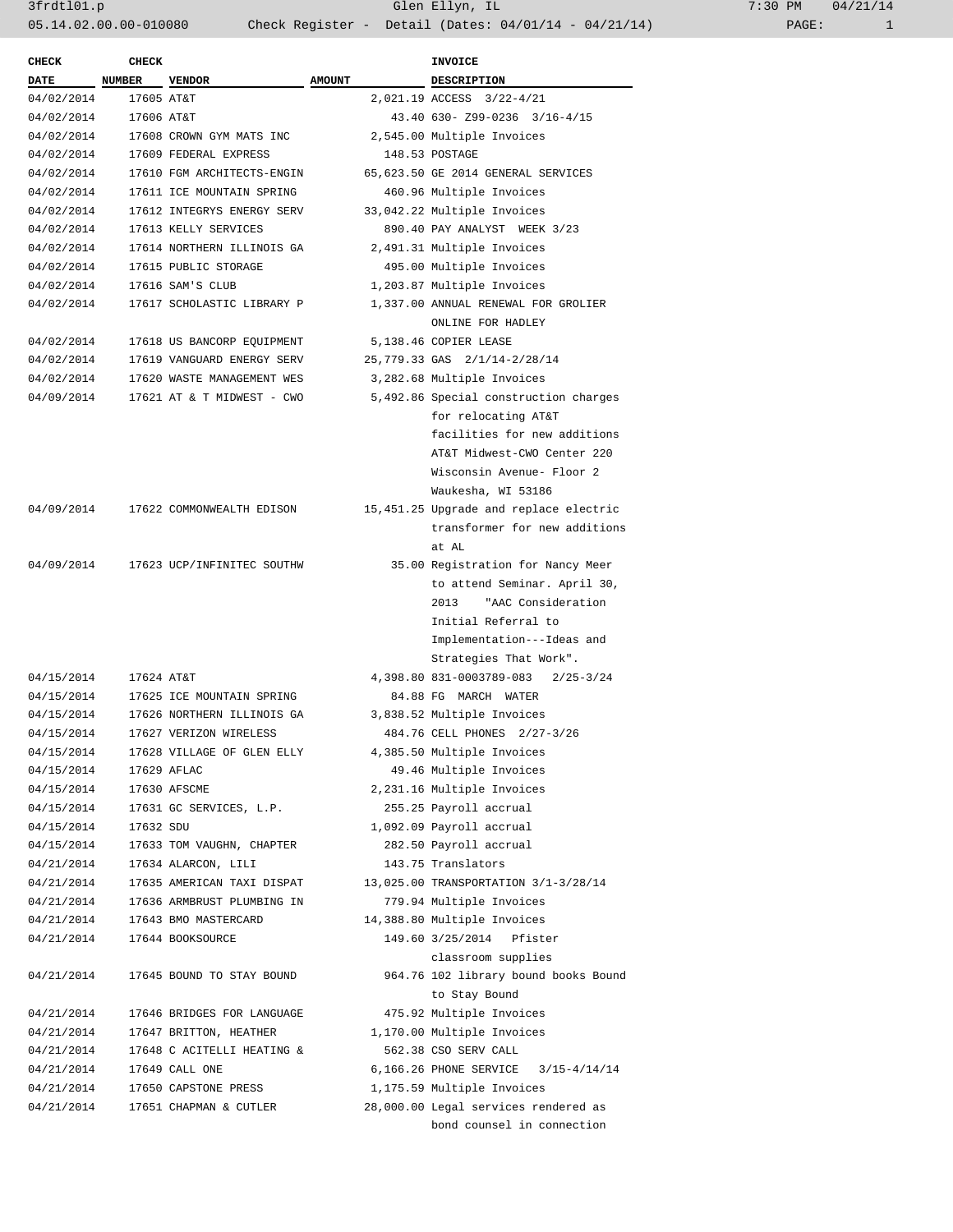$3frdt101.p$  Glen Ellyn, IL 05.14.02.00.00-010080 Check Register - Detail (Dates: 04/01/14 - 04/21/14)

| $7:30$ PM |       | 04/21/14 |
|-----------|-------|----------|
|           | PAGE: | 2        |

| <b>CHECK</b> | <b>CHECK</b>  |                                       |               | <b>INVOICE</b>                         |
|--------------|---------------|---------------------------------------|---------------|----------------------------------------|
| <b>DATE</b>  | <b>NUMBER</b> | <b>VENDOR</b>                         | <b>AMOUNT</b> | DESCRIPTION                            |
|              |               |                                       |               | with General Obligation Debt           |
|              |               |                                       |               | Certificates Invoice #1606046          |
| 04/21/2014   |               | 17652 CHILD 1ST PUBLICATIO            |               | 274.95 Supplies for Resource Teacher   |
|              |               |                                       |               | at BF - T Pearce                       |
| 04/21/2014   |               | 17653 CONNECTIONS DAY SCHO            |               | 3,452.16 March tuition for D41 student |
|              |               |                                       |               | Invoice #18883                         |
| 04/21/2014   |               | 17654 CONNOLLY, NANCY                 |               | 10.34 4/14/2014<br>Connolly - lunch    |
|              |               |                                       |               | supplies                               |
| 04/21/2014   |               | 17655 CONSERV FS                      |               | 1,237.04 Landscape tools for all       |
|              |               |                                       |               | schools                                |
| 04/21/2014   |               | 17656 COONEY, FRANK CO INC            |               | 769.60 Stools                          |
| 04/21/2014   | 17657 COTG    |                                       |               | 4,508.00 Multiple Invoices             |
| 04/21/2014   |               | 17658 CPI QUALIFIED PLAN C            |               | 95.00 Monthly per participant fee -    |
|              |               |                                       |               | March 2014 Invoice                     |
|              |               |                                       |               |                                        |
|              |               |                                       |               | #CRS1056800000-242GK                   |
| 04/21/2014   |               | 17659 DAILY HERALD                    |               | 34.00 SUBSCRIPTION 4/19-5/16           |
| 04/21/2014   |               | 17660 DEMCO                           |               | 618.95 Multiple Invoices               |
| 04/21/2014   |               | 17661 DIVERSIFIED OFFICE C            |               | 635.00 MARCH CUSTODIAL SERV            |
| 04/21/2014   |               | 17662 DIXON, SCOTT                    |               | 21.48 Reimburse S. Dixon for           |
|              |               |                                       |               | batteries purchased for Track          |
|              |               |                                       |               | timers                                 |
| 04/21/2014   |               | 17663 DUPAGE ROE                      |               | 2,375.00 Multiple Invoices             |
| 04/21/2014   |               | 17664 DUPAGE SECURITY SOLU            |               | 353.10 Multiple Invoices               |
| 04/21/2014   |               | 17665 DUPAGE TOPSOIL                  |               | 271.09 Topsoil for Ben Franklin PEP    |
|              |               |                                       |               | Grant for Prairie Garden               |
|              |               |                                       |               | Project                                |
| 04/21/2014   |               | 17666 EARTHWERKS LAND IMPR            |               | 9,400.00 Demolition of portable 1&2 at |
|              |               |                                       |               | AL                                     |
| 04/21/2014   |               | 17667 ELIM CHRISTIAN SERVI            |               | 5,752.20 March tuition for D41 Student |
|              |               |                                       |               | Invoice #144963                        |
| 04/21/2014   |               | 17668 FITNESS FINDERS                 |               | 104.29 Tokens for Mileage Awards,      |
| 04/21/2014   |               | 17669 FLAGHOUSE INC                   |               | 202.65 Nylon vests                     |
| 04/21/2014   |               | 17670 FLINN SCIENTIFIC INC            |               | 175.90 Multiple Invoices               |
| 04/21/2014   |               | 17671 FOLLETT SCHOOL SOLUT            |               | 2,519.85 Multiple Invoices             |
| 04/21/2014   |               | 17672 FRANCZEK RADELET & R            |               | 10,538.96 Multiple Invoices            |
| 04/21/2014   |               | 17673 GLENBARD WEST HIGH S            |               | 175.00 Hadley spring orchestra         |
|              |               |                                       |               | concert                                |
|              |               | 04/21/2014 17674 GOALSETTER SYSTEMS I |               | 680.00 Replacement basketball          |
|              |               |                                       |               | backboard for Forest Glen              |
|              |               |                                       |               | School Goalsetter Systems,             |
|              |               |                                       |               | Inc. 1041 Cordova Ave.                 |
|              |               |                                       |               | Lynville, IA 50153                     |
| 04/21/2014   |               | 17675 HEALTHCHECK SYSTEMS             |               | 129.95 Insta Pulse heart rate          |
|              |               |                                       |               | monitor                                |
| 04/21/2014   |               | 17676 HEINEMANN                       |               | 25.00 LLI Order March 27, 2014         |
|              |               | 17677 HOUSE OF TROPHIES               |               |                                        |
| 04/21/2014   |               |                                       |               | 120.00 2 team trophies for 40th        |
|              |               |                                       |               | Hadley Invitational track              |
|              |               |                                       |               | meet.                                  |
| 04/21/2014   |               | 17678 HURT, MARCIA                    |               | 60.00 V-ball ref 3/27/14               |
| 04/21/2014   |               | 17679 IASBO                           |               | 150.00 Registration for Bookkeepers'   |
|              |               |                                       |               | Conference                             |
| 04/21/2014   |               | 17680 ILLINOIS DEPT PUBLIC            |               | 120.00 Registration for                |
|              |               |                                       |               | Recertification for Vision             |
|              |               |                                       |               | and Hearing                            |
|              |               |                                       |               | - GE District 41                       |
| 04/21/2014   |               | 17681 ILLINOIS CENTRAL SCH            |               | 87,582.15 MARCH TRANSPORTATION         |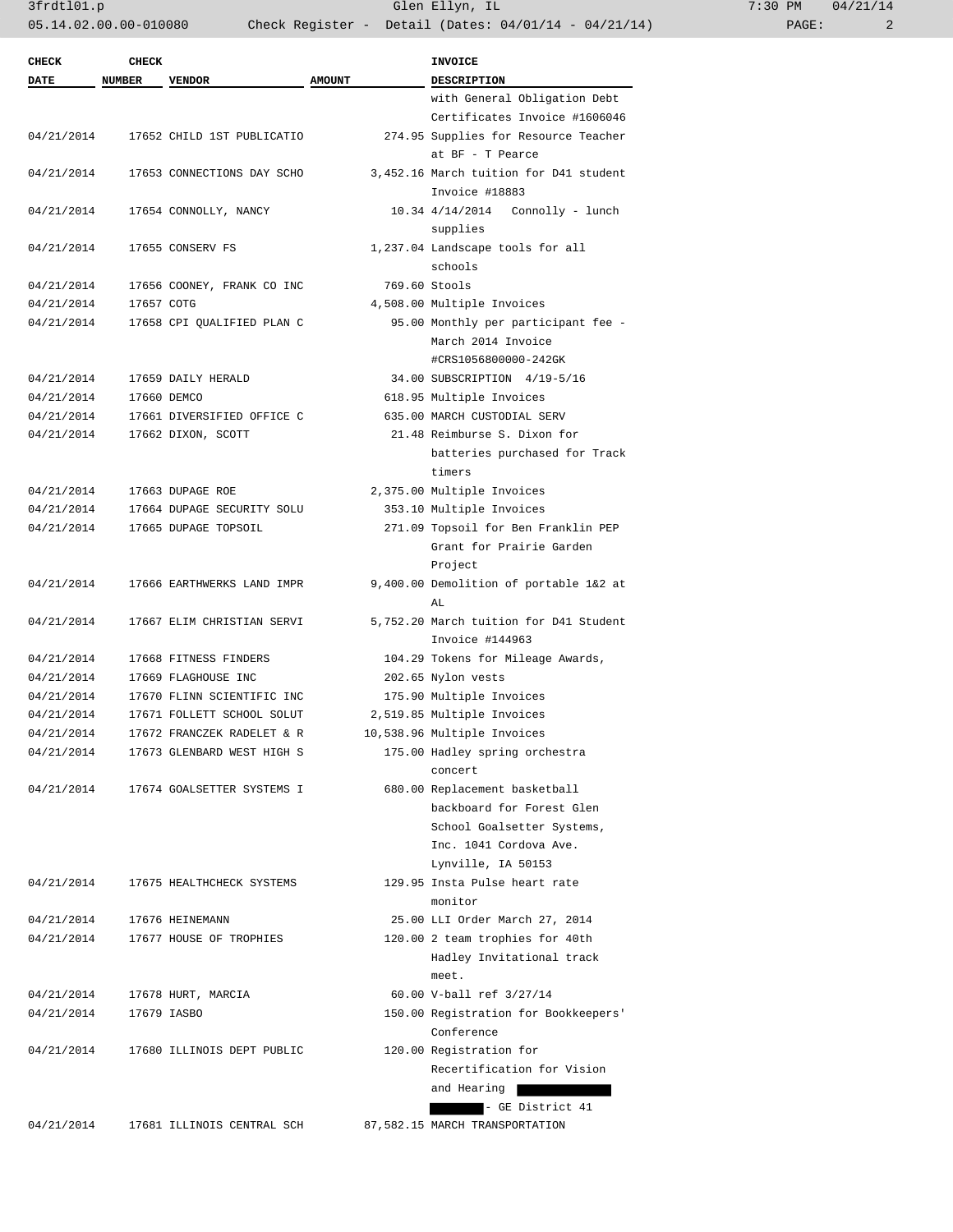| <b>CHECK</b> | <b>CHECK</b> |                            |               | <b>INVOICE</b>                         |
|--------------|--------------|----------------------------|---------------|----------------------------------------|
| <b>DATE</b>  | NUMBER       | <b>VENDOR</b>              | <b>AMOUNT</b> | DESCRIPTION                            |
| 04/21/2014   |              | 17682 KELLAM, CHRISTINA    |               | 52.94 Food from CSO hosting            |
|              |              |                            |               | technology coordinator                 |
|              |              |                            |               | meeting through ROE.                   |
| 04/21/2014   |              | 17683 KELLY SERVICES       |               | 2,233.42 Multiple Invoices             |
| 04/21/2014   |              | 17684 KINASTHETICS INC     |               | 3,602.50 Lighting for play at Hadley   |
|              |              |                            |               | Invoice #1440                          |
| 04/21/2014   |              | 17685 LAND DESIGN & CONSTR |               | 450.00 Installation of replacement     |
|              |              |                            |               | basketball backboard assembly          |
|              |              |                            |               | and replace broken trench              |
|              |              |                            |               | drain at FG                            |
| 04/21/2014   |              | 17686 LEARNING TOGETHER CO |               | 399.45 3/25/2014 Klespitz school       |
|              |              |                            |               | supplies L2together                    |
| 04/21/2014   |              | 17687 LEWIS, KELLY         |               | 80.88 Batteries and Aluminum Foil      |
|              |              |                            |               | Tape for my ROE grant.                 |
| 04/21/2014   |              | 17688 LINGUISYSTEMS INC    |               | 32.95 Protocols for Speech at          |
|              |              |                            |               | Lincoln Grace Greenberg                |
|              |              | 17689 LOCALGOVNEWS.ORG     |               |                                        |
| 04/21/2014   |              |                            |               | 720.00 Invoice # 5052014               |
|              |              |                            |               | Subscription renewal                   |
|              |              |                            |               | $05/05/14 - 05/05/15$                  |
| 04/21/2014   |              | 17690 MACGILL & CO, WM V   |               | 638.22 Multiple Invoices               |
| 04/21/2014   |              | 17691 MACNEAL SCHOOL       |               | 2,154.18 March tuition for D41 student |
|              |              |                            |               | Invoice #12690                         |
| 04/21/2014   |              | 17692 MAIL N STUFF         |               | 906.74 #10 business envelopes - teal   |
|              |              |                            |               | logo All schools & CSO                 |
| 04/21/2014   |              | 17693 MCCLUSKEY, CHARLIE   |               | 453.99 Hadley State Tournament hotel   |
|              |              |                            |               | costs                                  |
| 04/21/2014   |              | 17694 MCGRAW-HILL SCHOOL E |               | 2,401.31 SRA Materials for Special Ed  |
|              |              |                            |               | Private/Parochial Funds - St           |
|              |              |                            |               | Pets                                   |
| 04/21/2014   |              | 17695 METRO PROFESSIONAL P |               | 1,861.26 Multiple Invoices             |
| 04/21/2014   |              | 17696 MUSICIANS FRIEND     |               | 634.50 Guitars & Guitar Gig Bags for   |
|              |              |                            |               | elementary                             |
| 04/21/2014   |              | 17697 MY LEARNING PLAN INC |               | 3,930.00 Annual MLPOASYS Subscription  |
|              |              |                            |               | per Instructional MLP Account          |
|              |              |                            |               | 7/1/14-6/30/15 New Address:            |
|              |              |                            |               | 8586 Potter Park Drive,                |
|              |              |                            |               | Sarasota, FL 34238                     |
| 04/21/2014   |              | 17698 NASCO                |               | 1,001.64 Multiple Invoices             |
| 04/21/2014   |              | 17701 OFFICE DEPOT         |               | 5,470.63 Multiple Invoices             |
| 04/21/2014   |              | 17702 OLSON, DALE          |               | 60.00 V-ball ref 3/25/14               |
| 04/21/2014   |              | 17703 ORKIN LLC            |               | 1,147.00 Multiple Invoices             |
| 04/21/2014   |              | 17704 OVERDRIVE            |               | 368.46 ebook order                     |
| 04/21/2014   |              | 17705 PFISTER, JANIS       |               | 111.37 Boston MA NCTE November 2013    |
|              |              |                            |               | Expense Reimbursement Janis            |
|              |              |                            |               | Pfister                                |
| 04/21/2014   |              | 17706 PJ'S CAMERA & PHOTO  |               | 445.00 Multiple Invoices               |
| 04/21/2014   |              | 17707 PROFESSIONAL PAVING  |               | 1,190.00 Emergency repairs to steel    |
|              |              |                            |               | drainage grates at BF's main           |
|              |              |                            |               | entrance                               |
| 04/21/2014   |              | 17708 PYONE, CHO           |               | 487.50 Translating                     |
| 04/21/2014   |              | 17709 REALLY GOOD STUFF IN |               | 312.43 Multiple Invoices               |
| 04/21/2014   |              | 17710 ROSCOE CO            |               | 103.77 3/26 MOP SERV                   |
| 04/21/2014   |              | 17711 SCHOOL HEALTH        |               | 4,264.94 Quote# 2810579-00 Health      |
|              |              |                            |               | Equipment - District Free              |
|              |              |                            |               | Shipping                               |
| 04/21/2014   |              | 17712 SCHOOL NURSE SUPPLY  |               | 131.75 3/3/2014 Health office          |
|              |              |                            |               |                                        |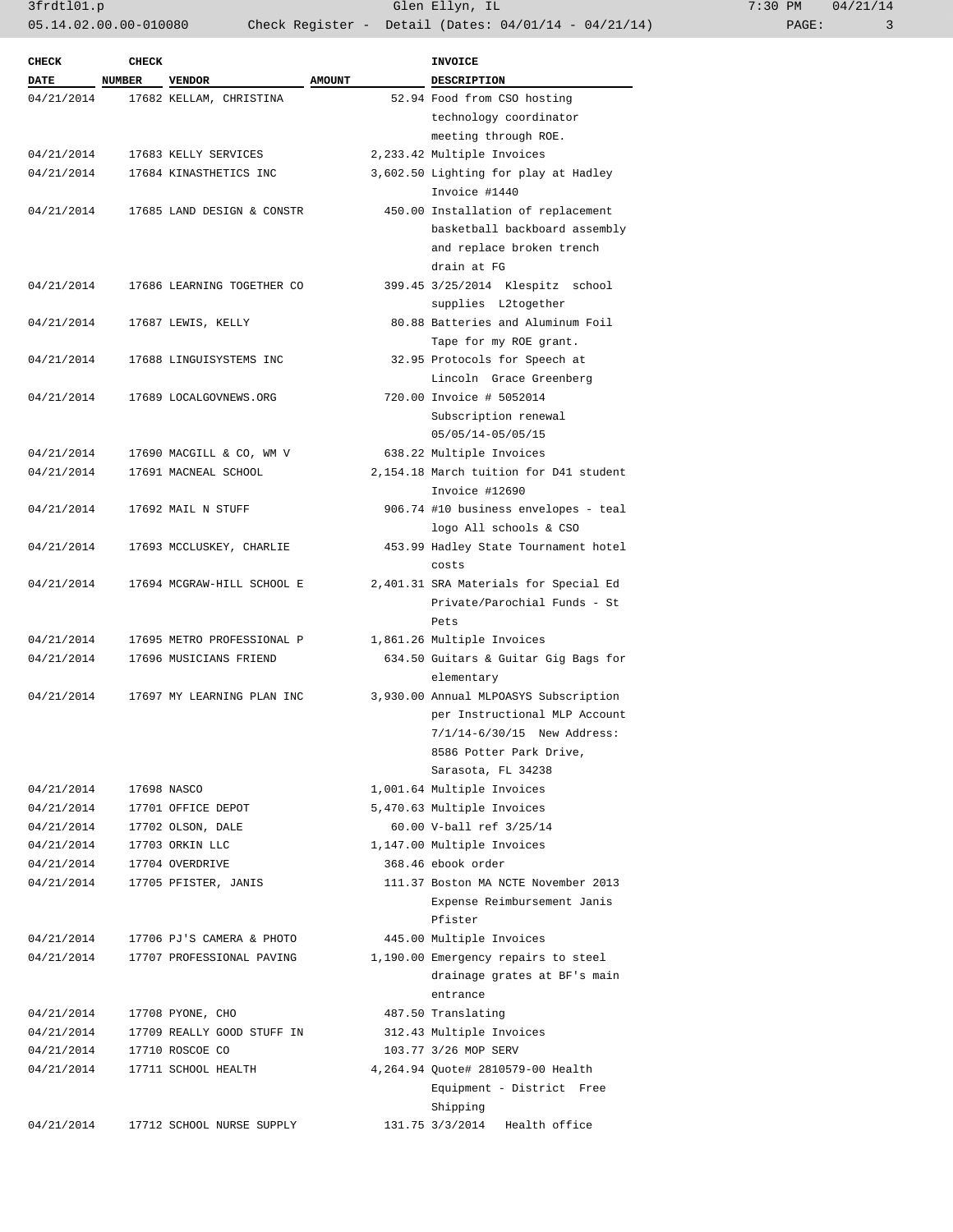3frdtl01.p Glen Ellyn, IL 7:30 PM 04/21/14 05.14.02.00.00-010080 Check Register - Detail (Dates: 04/01/14 - 04/21/14)

| <b>CHECK</b> | <b>CHECK</b> |                            |               | <b>INVOICE</b>                        |
|--------------|--------------|----------------------------|---------------|---------------------------------------|
| <b>DATE</b>  | NUMBER       | <b>VENDOR</b>              | <b>AMOUNT</b> | <b>DESCRIPTION</b>                    |
|              |              |                            |               | supplies                              |
| 04/21/2014   |              | 17713 SCHOOL PERCEPTIONS L |               | 2,430.00 Invoice # 1867 - District    |
|              |              |                            |               | Survey Project - Phase 2              |
|              |              |                            |               | Strategy Administration               |
| 04/21/2014   |              | 17716 SCHOOL SPECIALTY     |               | 9,454.74 Multiple Invoices            |
| 04/21/2014   |              | 17717 SCHOOL SAFETY SOLUTI |               | 3,995.34 Additional safety shades for |
|              |              |                            |               | classroom windows district<br>wide    |
| 04/21/2014   |              | 17718 SCHOOLMASTERS SAFETY |               | 161.59 3/26/2014<br>school supplies   |
| 04/21/2014   |              | 17719 SEAL OF ILLINOIS     |               | 12,162.60 March Tuition for three     |
|              |              |                            |               | District 41 students -                |
|              |              |                            |               | Invoice #4610                         |
| 04/21/2014   |              | 17720 SENTINEL TECHNOLOGIE |               | 755.95 Repairs for Damaged Laptops    |
|              |              |                            |               | at Hadley                             |
| 04/21/2014   |              | 17721 SHAW MEDIA           |               | 375.97 Legal notices - copier paper   |
|              |              |                            |               | bid and misc. trades                  |
|              |              |                            |               | construction bid Invoice              |
|              |              |                            |               | #0314100703603/2014                   |
| 04/21/2014   |              | 17722 SKYWARD INC          |               | 25,778.00 Annual Licensing Fee for    |
|              |              |                            |               | Skyward Finance                       |
| 04/21/2014   |              | 17723 SMILEMAKER           |               | 158.84 3/25/2014 Klespitz school      |
|              |              |                            |               | supplies                              |
| 04/21/2014   |              | 17724 SOARING EAGLE ACADEM |               | 34,446.72 Multiple Invoices           |
| 04/21/2014   |              | 17725 SOS TECHNOLOGIES     |               | 99.45 Phillips HeartStart Smart       |
|              |              |                            |               | Pads II - K. Pfaff - SOS              |
|              |              |                            |               | Technologies                          |
| 04/21/2014   |              | 17726 STAPLES ADVANTAGE    |               | 750.03 Multiple Invoices              |
| 04/21/2014   |              | 17727 STARWALK KIDSMEDIA   |               | 595.00 subscription to StarWalk Kids  |
|              |              |                            |               | Media ebooks                          |
| 04/21/2014   |              | 17728 STEPHANIE HARVEY CON |               | 2,370.00 Multiple Invoices            |
| 04/21/2014   |              | 17729 T H I S              |               | 6,777.22 THIS fund Invoice #180158    |
| 04/21/2014   |              | 17730 TEACHERS DISCOVERY   |               | 638.22 Multiple Invoices              |
| 04/21/2014   |              | 17731 TERRACON             |               | 5,000.00 SUBSURFACE EXPLORATION &     |
|              |              |                            |               | GEOTECHNICAL ENGINEERING              |
|              |              |                            |               | REPORT                                |
|              |              |                            |               |                                       |
| 04/21/2014   |              | 17732 THE BLIND SPOT       |               | 1,050.00 Installed custom size shades |
|              |              |                            |               | at Hadley to replace broken           |
|              |              |                            |               | shades.                               |
| 04/21/2014   |              | 17733 TIGERDIRECT.COM      |               | 1,312.11 Multiple Invoices            |
| 04/21/2014   |              | 17734 TOLEDO PHYSICAL EDUC |               | 89.98 6" sharkskin dodgeballs         |
| 04/21/2014   |              | 17735 UNISOURCE GREAT LAKE |               | 4,296.80 Multiple Invoices            |
| 04/21/2014   |              | 17736 UNITED RADIO COMMUNI |               | 7,465.00 Multiple Invoices            |
| 04/21/2014   |              | 17737 UNUM LIFE INSURANCE  |               | 2,466.56 5/1-5/31/14 Voluntary        |
|              |              |                            |               | long-term disability                  |
|              |              |                            |               | insurance premiums                    |
| 04/21/2014   |              | 17738 VILLA PARK ELECTRIC  | 339.84 LAMPS  |                                       |
| 04/21/2014   |              | 17739 VILLAGE OF GLEN ELLY |               | 7,714.33 Multiple Invoices            |
| 04/21/2014   |              | 17740 WAGEWORKS            |               | 900.93 Multiple Invoices              |
| 04/21/2014   |              | 17741 WEBSTER MCGRATH & AH |               | 1,000.00 Wetland deliniation for CH   |
|              |              |                            |               | school's construction of an           |
|              |              |                            |               | access road for new additions         |
| 04/21/2014   |              | 17742 WEST MUSIC CO        |               | 441.56 Drumming, recorder, and        |
|              |              |                            |               | classroom materials from West         |
|              |              |                            |               | Music                                 |
| 04/21/2014   |              | 17743 WHEELER, KAYLA       |               | 100.00 Reimburse Kayla Wheeler        |
|              |              |                            |               | (Hadley Staff) for 6/24-6/25          |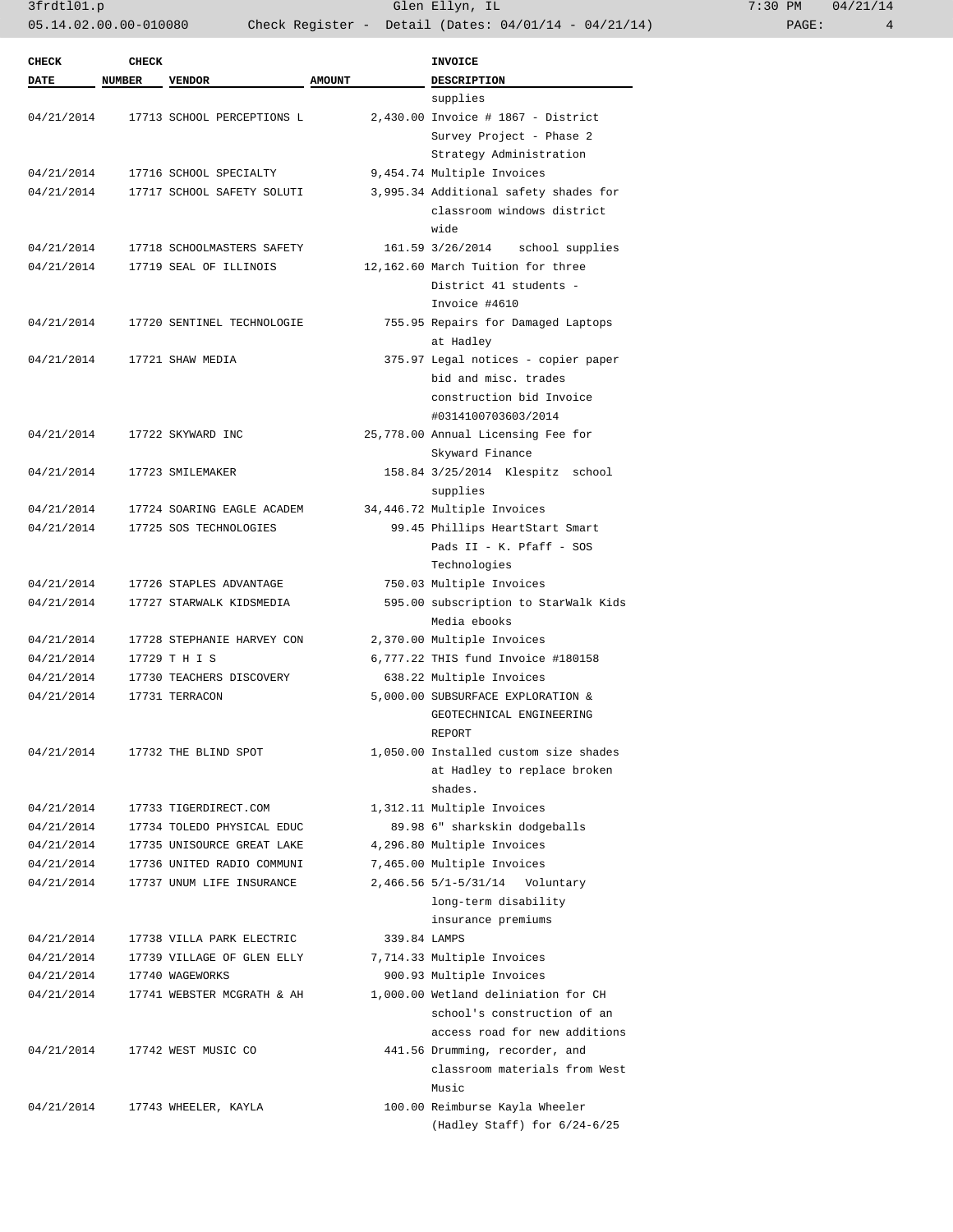3frdtl01.p Glen Ellyn, IL 7:30 PM 04/21/14 05.14.02.00.00-010080 Check Register - Detail (Dates: 04/01/14 - 04/21/14)

| CHECK                          | <b>CHECK</b>  |                                           |               | <b>INVOICE</b>                       |
|--------------------------------|---------------|-------------------------------------------|---------------|--------------------------------------|
| DATE                           | <b>NUMBER</b> | <b>VENDOR</b>                             | <b>AMOUNT</b> | <b>DESCRIPTION</b>                   |
|                                |               |                                           |               | Lit conference.                      |
|                                |               | 04/21/2014 17744 WOLVERINE SPORTS         |               | 419.50 3/26/2014 school supplies     |
|                                |               |                                           |               | lunch                                |
|                                |               | 04/21/2014 17745 WORLDPOINT ECC INC       |               | 694.70 Ouote #1356522 AED/CPR        |
|                                |               |                                           |               | Supplies                             |
|                                |               | 04/21/2014 17746 XEROX CORP               |               | 3,232.97 Multiple Invoices           |
|                                |               | 04/09/2014 201300573 EDUCATIONAL BENEFIT  |               | 416,851.00 Medical, AD&D, Dental and |
|                                |               |                                           |               | Life insurance April 2014            |
|                                |               | 04/09/2014 201300574 EFLEX GROUP          |               | 459.54 HRA monthly administration    |
|                                |               |                                           |               | fee for April 2014 Invoice           |
|                                |               |                                           |               | #189122                              |
|                                |               | 04/15/2014 201300575 GLEN ELLYN EDUCATION |               | 1,377.21 Payroll accrual             |
|                                |               | 04/15/2014 201300577 ILLINOIS DEPT OF REV |               | 48,716.91 Multiple Invoices          |
|                                |               | 04/15/2014 201300578 INTERNAL REV SERVICE |               | 186,426.20 Multiple Invoices         |
| 04/03/2014 201300579 T H I S   |               |                                           |               | 18,793.07 Multiple Invoices          |
|                                |               | 04/03/2014 201300580 TEACHERS RETIREMENT  |               | 100,353.34 Multiple Invoices         |
|                                |               | 04/15/2014 201300581 ILLINOIS EDUC ASSOC  |               | 56.75 Payroll accrual                |
|                                |               | 04/15/2014 201300582 CPI QUALIFIED PLAN C |               | 36,034.20 Multiple Invoices          |
| 04/15/2014 201300583 WAGEWORKS |               |                                           |               | 5,065.82 Multiple Invoices           |
| 04/21/2014 201300593 REV TRAK  |               |                                           |               | 1,361.18 RevTrak Period 3/1/14 to    |
|                                |               |                                           |               | 3/31/14                              |
|                                |               |                                           |               |                                      |

Totals for checks 1,370,594.54